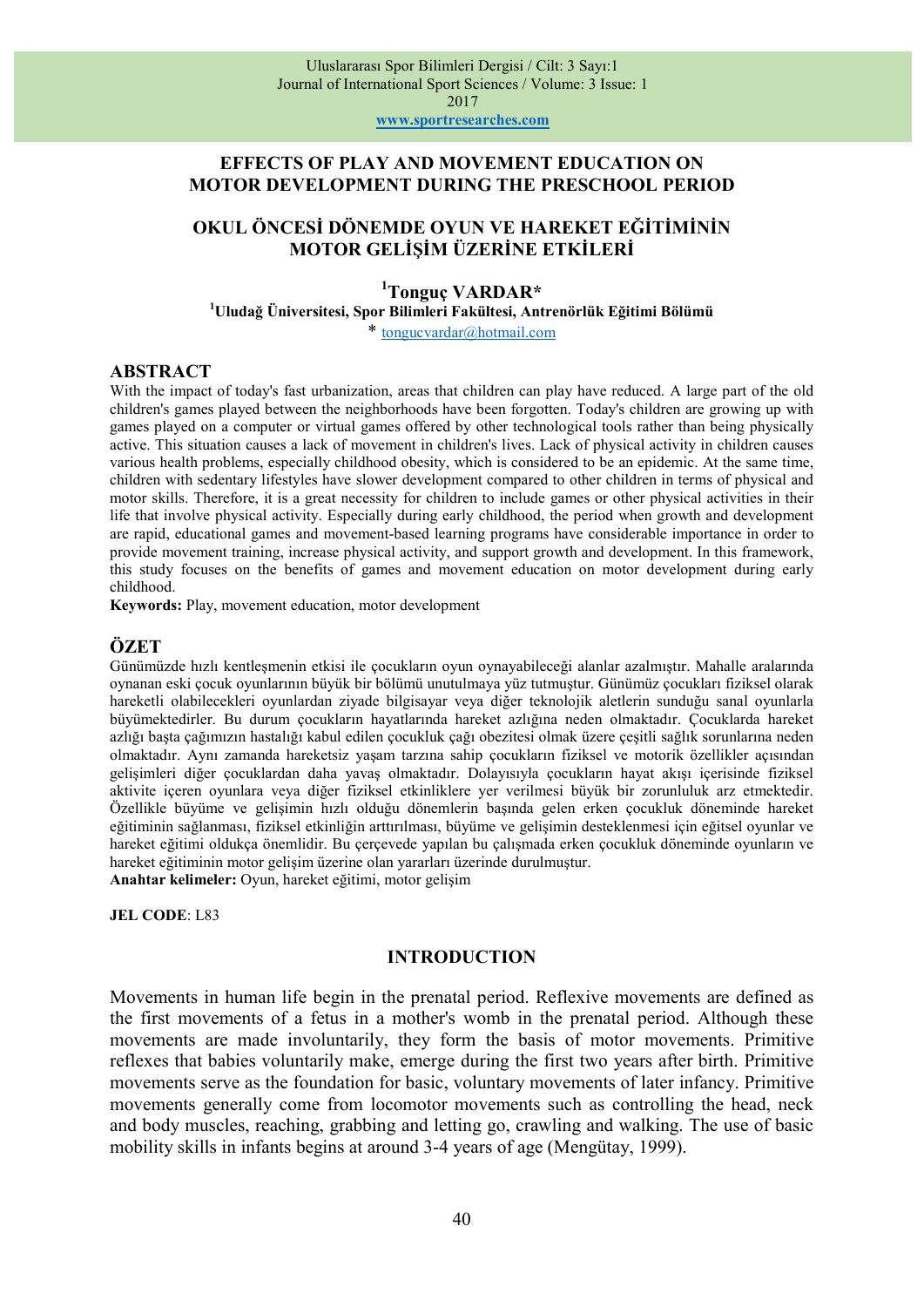During the basic movement period, children try to develop many motor skills, such as running, jumping, throwing, catching and kicking a ball with their feet. Many educators, especially parents, speculate that the basic mobility skills of children develop automatically. However, this is not the case for a large majority of children. For this reason, studies supporting the development of movement should be applied in order to support the basic mobility skills of children. Nonetheless, during the movement activity training applied in early childhood, the developmental characteristics of the child rather than the age should be taken into consideration in the selection of motor activity (Özer & Özer, 2002).

The basic movements that begin to develop in children from the age of two are first practiced in a rough manner. This stage is referred to as the beginning phase, in which children move on to understanding and experimenting. The second phase of the basic movements period is called the first phase. In this period, children start to make movements more cohesively and in a controlled manner. Maturation phase is the final phase of learning and applying basic movements. In this period, children perform basic movements in a mechanically effective, controlled and more coherent manner. These phases, which play an important role in the development of basic mobility skills in children, begin at the age of 2 and continue until the first years of schooling (Muratlı, 2007).

Motor development generally refers to the development of features such as strength, speed and endurance. The learning and development of motor skills is a lifelong process (Mengütay, 1999). The primary factor affecting motor development is maturity. Especially in children, psychomotor development is based on maturation. For example, in order for babies to carry their body weights comfortably, their legs must be strong enough. For this reason, the effort shown in teaching motor skills has no significance unless the child is ready (Hasırcı et al., 2009). Besides, children's motor development processes can be supported by physical activity and games appropriate for their ages and development periods.

## Effect of Games on Motor Development

It is known that the use of game activities during the preschool period in an educational environment ensures the versatile development of children. In this context, it can be said that games played during the preschool period are in fact educational tools (Ulutaş, 2011). In addition, game-based educational activities are the sum of planned activities that support the physical development of children. Through play, children will have the opportunity to learn and reinforce the basic skills they will use during adulthood (Ayan & Memiş, 2012).

Disorders that may occur in the perception and integration of movement skills in early childhood effect movement development negatively. Therefore, the correct perception of stimulants, integrating sensory motor knowledge and ensuring muscle-nerve coordination are important issues in terms of movement development of children in this period (Özer & Özer, 2002). In this context, play activities intended for children create an important learning environment. This learning environment provides positive contributions to physical and motor development as well as the mental and spiritual development of children. From this point of view, games should be considered as a phenomenon that provides important contributions to the development of children. A baby's game in the first years of life is concentrated around her own bodylines and the objects in her immediate surroundings. Due to this game, the baby will recognize herself and these first forms of play in her life will play an important role in supporting the psychomotor development. As for pre-school period, children generally enjoy playing games using certain play materials, as well as activities such as running, skipping, throwing and catching (Mengütay, 2005). According to the various studies on play period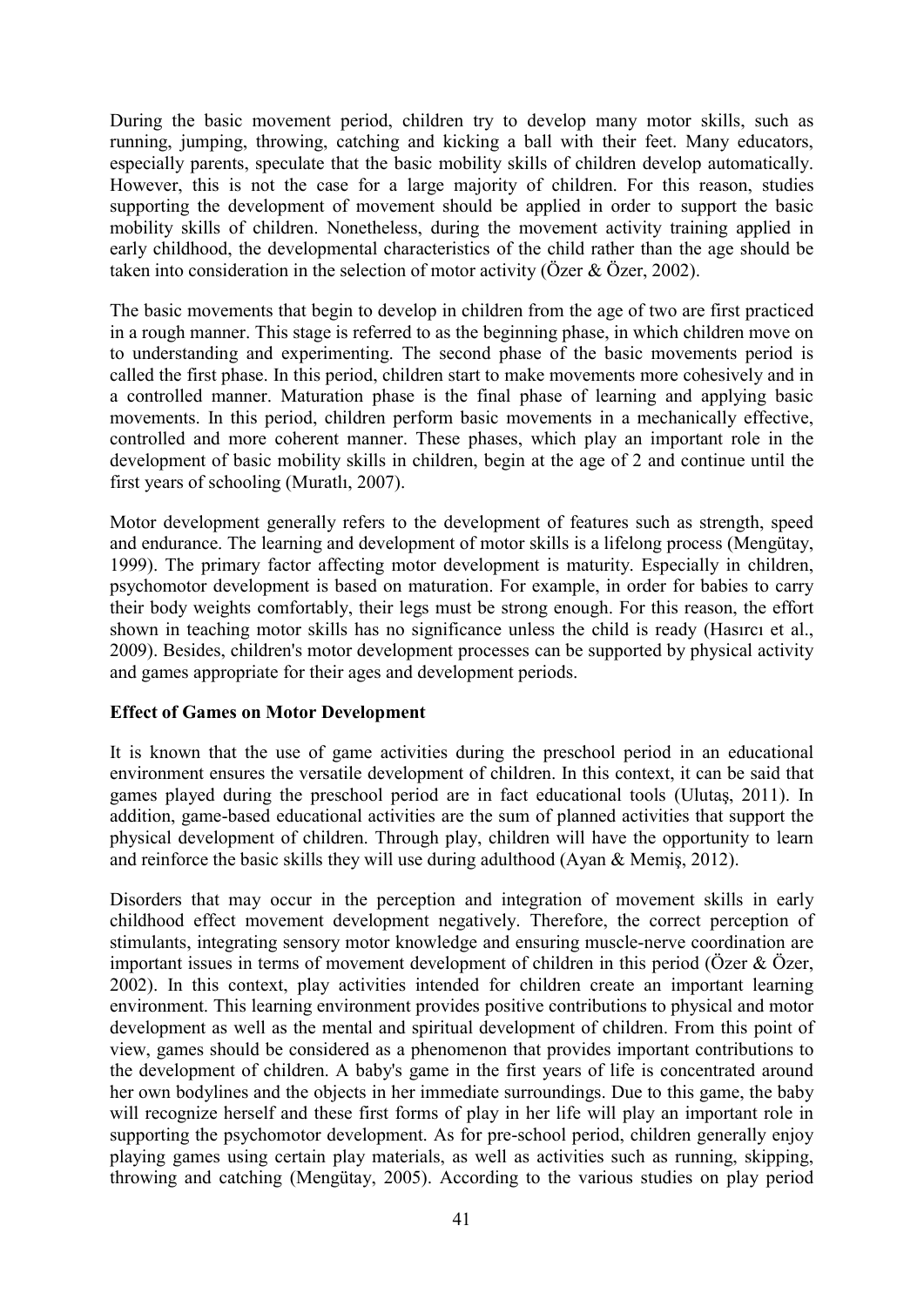(Güven, 2006), which is one of the most colorful periods in a child's life, it has been determined that participation in play activities in pre-school supports the motor development of children (Aytekin, 2001).

Nowadays, children's playing habits consist of computer games. This situation causes children to be separated from children's games, which support their physical and motor development. These conditions today's children are faced with, limit both physical and motor development of children and lead to a variety of health problems, mainly obesity and a sedentary lifestyle. Thus, especially in early childhood, it is a great necessity to steer children towards various educational games in which children can play using physical effort.

Kerkez (2006) stated that pauses or delays in physical and motor development based on environmental conditions in early childhood should be well identified and has also indicated the successful development of games and movement programs for pre-school children will contribute to motor development.

Care such as; the cleanliness of the playing field and the usage of playing tools that children can play with should be ensured in the play activities in order to support the development of children in pre-school early childhood period. In addition, special attention should be given in the appointment of specialist teachers in play activities, which will be implemented especially in pre-school institutions (Aytekin, 2001).

## Effect of Movement Education on Motor Development

The development of strength, speed and endurance, which are the leading motor skills necessary for maintaining everyday life, is also the primary purpose of physical education classes included in both pre-school and primary education (Günsel, 2004). Besides, the activities to be implemented in movement training for preschool children should be directed towards the children's large muscle groups and locomotor movements (Timmons et al., 2007).

One of the most distinctive characteristics of children in early childhood is that they are active. Since movement also contributes to other developmental areas of the child, the lack of movement training in early childhood is a very important shortcoming for children. Movement education applied in early childhood contributes to the development of basic mobility skills of children, enhances small and large muscle coordination, improves physical fitness, increases body awareness and establishes the basis of a lifelong work-out routine (Özer and Özer, 2002). In the studies conducted, it has been determined that suitable movement-training programs applied to pre-school children support motor development (Kırıcı, 2008, Çelebi, 2010). It is also stated that children who participate more in physical activity have easier and better motor development compared to other children (Williams et al., 2008).

There is a system that is adjusted by the organism in the learning of movements. Accordingly, if a movement is repeated a lot, the movement is learned more quickly (Sayın, 2011). This suggests that some motor movements (jumping, throwing, leaping, pushing, pulling, hitting, etc.) should be repeated frequently to support motor development during early childhood, especially during rapid development periods. In the research conducted by Tüfekçioğlu (2008), it was emphasized that pre-school period is the most important period in terms of developing movement skills and ensuring its permanency. The fundamental reason for this is the fact that children in this period are in a developmental stage that will, in turn, guide their